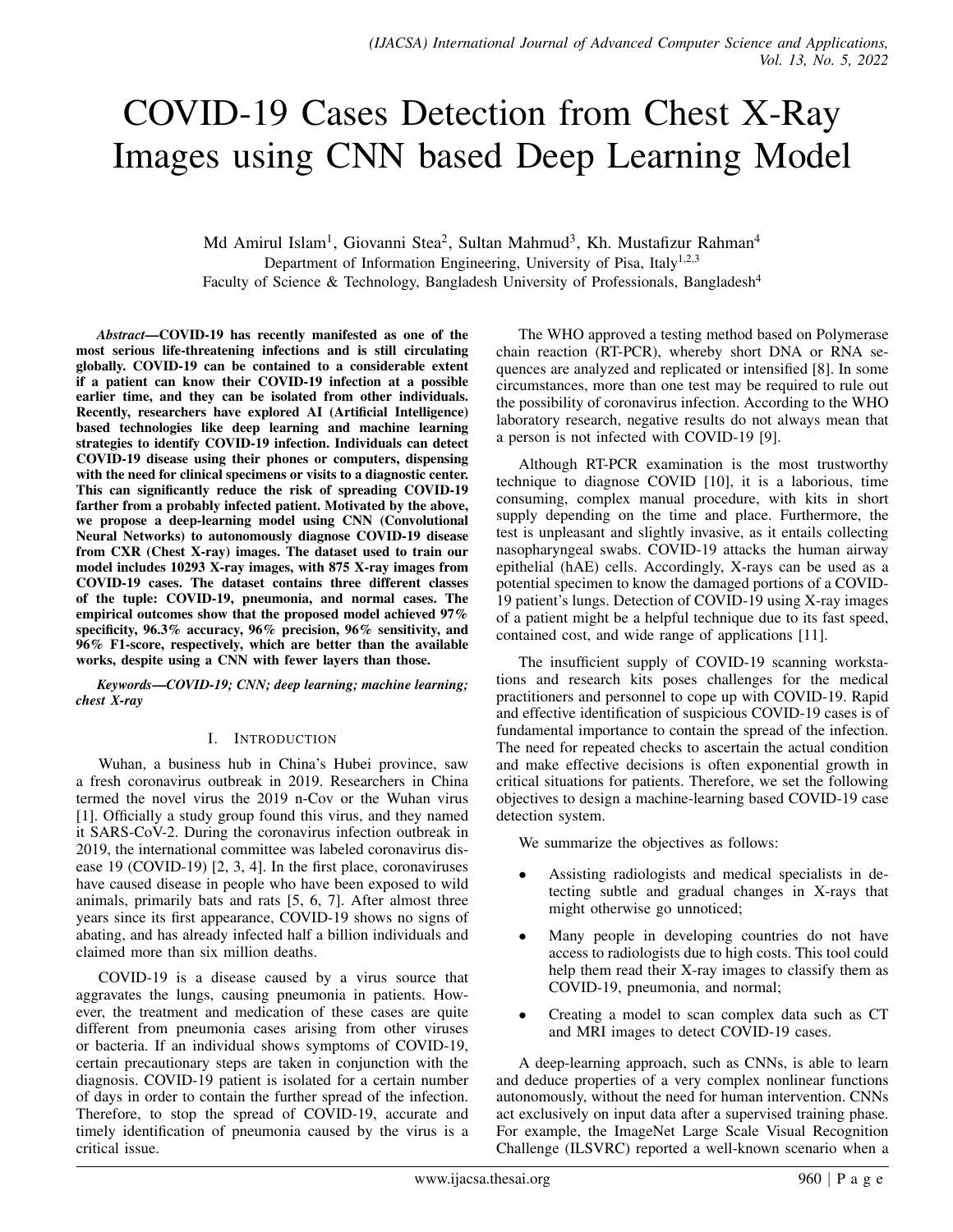model outperformed humans in the task of classifying images in 2015 [12].

The primary purpose of this study is to build a deeplearning paradigm to diagnose pneumonia from CXR images as well as the location and positioning of abnormalities in X-rays. In addition, we propose a deep-learning-based model to detect cases of COVID-19, influenza, and normal X-ray picture classification. This model provides a low-cost method for radiologists and medical professionals to cross-check their interpretations and recognize any possible results that might otherwise have been overlooked. The model is trained with the dataset collected from Kaggle and GitHub. The radiological society and researchers recently formed these datasets from patients' X-ray images during the COVID-19 outbreak. To improve the model's accuracy, we adopt clinical image engineering that has consolidated imaging computing approaches such as pre-processing techniques, classification approaches, and illness screening and localization in a sequential manner.

Following are the contributions of this paper:

- We developed a CNN-based architecture to detect COVID-19 from patients' X-rays after collecting and pre-processing X-ray data. We trained our model by using Keras on top of TensorFlow. The proposed approach achieves 96.3% accuracy for the Pneumonia, Normal, and COVID-19 classes. Despite our model being less complex (as measured by the number of layers in the CNN) than the available ones, it outperforms them all in accuracy.
- Grad-CAM has been employed to detect characteristic features from X-ray images to aid visually interpretative decision-making about COVID-19.

The rest of this paper is summarized as follows: In Section II, recent research works are represented. Our suggested approach and material with CNN-based architecture for the COVID-19 detection system are discussed in Section III. Experimental results and discussion are illustrated in Section IV and Section V concludes our paper and highlights directions for future work. Table I reports a list of the acronyms used in this paper.

## II. LITERATURE REVIEW

Researchers have been utilizing different deep-learning strategies to identify COVID-19 from clinical images such as X-rays and CT scans of the chest. Rahimzadeh et al. [13] built a joint CNN-assisted ResNet50V2 and Xception model for categorizing COVID-19 cases by employing CXR images. The dataset fed into this method included 8851 images of healthy people, 6054 images of pneumonia patients, and 80 images of COVID-19 patients. In this model, 633 images were chosen for each of the eight training phases. For COVID-19 cases, this system achieved an experimental result of 99.56% accuracy and 80.53% recall.

Alqudah et al. [14] utilized AI strategies to implement a method for detecting COVID-19 from CXR images. Several machine-learning strategies like Support Vector Machine (SVM) and Random Forest (RF) were picked for classification purposes. The system achieved 95.2% accuracy, 93.3% sensitivity, and 100% specificity. GAN with deep learning to identify the COVID-19 from CXR images was suggested by Loey et al. [7]. GoogleNet, AlexNet, and RestNet18 are the pre-trained models used by this proposed framework for identifying COVID-19 cases. The GoogleNet pre-trained model was picked as a primary deep-learning technique. The model showed test accuracy of 80.6% within the four classes continuity (79% normal cases, 79% bacterial pneumonia cases, 79% images of pneumonia cases, and 69% COVID-19 cases). In the same way, for three classes continuity, AlexNet gained test accuracy 85.2%, and GoogleNet attained test accuracy of 99.9% for the two classes continuity.

Kumar et al. [15] suggested a deep-learning procedure to identify and classify COVID-19 infected patients. The proposed approach was trained by using nine pre-trained processes to extract features from the CXR images, and for the classification they used SVM. The datasets included 158 CXR images of both COVID-19 and non-COVID-19 cases. Obtaining 95.52% F1-score and 95.38% accuracy, ResNet50 combined with the SVM method was a statistically outstanding technique.

Horry et al. [16] suggested a COVID-19 identifying framework from CXRs considering pre-trained methods. The recommended framework applied Inception, ResNet, Xception, and VGG to classify COVID-19 cases. The dataset employed within the framework encompasses 60361 images of normal cases, 322 images of pneumonia cases, and 115 images of COVID-19 cases. They were found recall and precision values 80% for the VGG19 and VGG16 classifiers.

Ucar et al. [17] introduced a COVID-19 identifying framework by utilizing X-ray photos and deep learning techniques. The data set used for the framework contained 1583 photos of normal cases, 76 photos of COVID-19 cases, and 4290 photos of pneumonia cases, and for COVID-19 cases, the system attained 98.3% accuracy. A transfer-learning technique with the CNN is recommended by Apostolopoulos et al. [18]. By extracting essential attributes from CXR images, this technique could instinctively diagnose COVID-19 patients. This recommended framework used five CNN models, including InceptionResNetV2, MoblieNet, Inception, Xception, and VGG19, to sort the COVID-19 CXR images. The dataset for three classes contained 504 CXR images of normal cases, 700 CXR images of pneumonia cases, and 224 CXR images of COVID-19 cases. VGG19 was chosen as the primary method with 98.75% sensitivity, 92.85% specificity, and 93.48% accuracy within the introduced framework.

A complete unique model introduced by Bandyopadhyay et al. [19] that made use of the LSTM-GRU to categorize confirmed automatically, negative, positive, recovered, and death cases of coronavirus. The above framework attained 67.8% accuracy for negative cases, 62% accuracy for death cases, 40.5% accuracy for released cases, and confirmed cases with 87% accuracy.

A deep-learning network to identify COVID-19 cases autonomously from CXRs was presented by Khan et al. [20]. The dataset includes 310 images of normal cases, 330 images of bacterial pneumonia cases, 327 images of the viral pneumonia cases, and 284 images of COVID-19 cases. With COVID-19, the recommended model acquired 93.5% accuracy, 100% recall, and 97% precision. A complete unique framework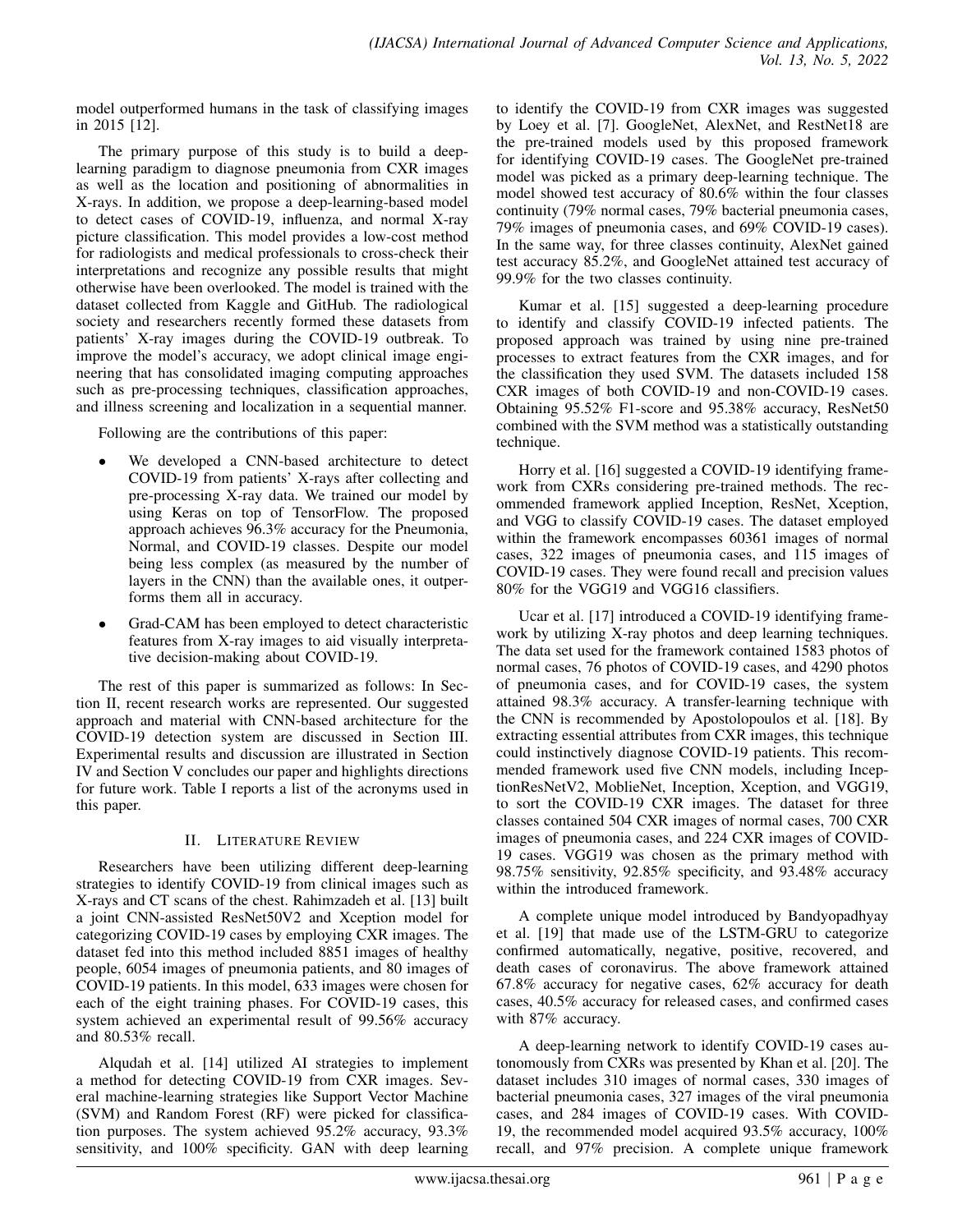| <b>Notation</b> | <b>Definition</b>                                 |  |
|-----------------|---------------------------------------------------|--|
| AI              | Artificial intelligence                           |  |
| AP              | <b>Attending Physician</b>                        |  |
| <b>AUC</b>      | Area Under the Curve                              |  |
| COVID-19        | Coronavirus                                       |  |
| <b>CNN</b>      | Convolutional Neural Network                      |  |
| CT.             | Computed Tomography                               |  |
| <b>CXR</b>      | Chest X-ray                                       |  |
| CMC             | Composite Monte-Carlo                             |  |
| <b>CSL</b>      | Cost Senseitive Learning                          |  |
| <b>DNN</b>      | Deep Neural Network                               |  |
| FCL.            | <b>Fully Connected Layers</b>                     |  |
| FP.             | <b>False Positive</b>                             |  |
| <b>FN</b>       | <b>False Negative</b>                             |  |
| Grad-CAM        | Gradient Class Activation Map                     |  |
| GAN             | Generative Adversarial Network                    |  |
| Grad-CAM        | Gradient-Weighted Classes Activation Mapping      |  |
| <b>GPU</b>      | Graphical Processing Unit                         |  |
| <b>ILSVRC</b>   | ImageNet Large-Scale Visual Recognition Challenge |  |
| <b>KTD</b>      | Knowledge Transfer and Distribution               |  |
| LR.             | Learning Rate                                     |  |
| <b>MRI</b>      | Magnetic Resonance Imaging                        |  |
| <b>PCA</b>      | Principal Component Analysis                      |  |
| RT-PCR          | Reverse Transcription Polymerase Chain Reaction   |  |
| RF              | Random Forest                                     |  |
| ReLU            | Rectified Linear Unit                             |  |
| ROC.            | Receiver Operating Characteristic Curve           |  |
| SARS-CoV-2      | CoronaVirus-2 Severe Acute Respiratory Syndrome   |  |
| <b>SVM</b>      | Support Vector Machine                            |  |
| TP              | <b>True Positive</b>                              |  |
| TN              | True Negative                                     |  |
| <b>WHO</b>      | World Health Organisation                         |  |
| $2019$ n-Cov    | 2019-Novel-Coronavirus                            |  |

| TABLE I. LIST OF ACRONYMS USED IN THE PAPER |  |
|---------------------------------------------|--|
|---------------------------------------------|--|

based on a deep-learning approach to identify COVID-19 from CXR images called COVIDX-Net was represented by Hemdan et al. [21]. Authors used eight pre-trained models contained Xception, InceptionResNetV2, InceptionV3, VGG19, DenseNet201, MobileNetV2, and ResNetV2 for their frameworks. The dataset contained 50 CXR images, with 25 images of non-COVID-19 cases and 25 of COVID-19 cases. VGG19 and DenseNet201 achieved 83% precision and 90% accuracy.

In [22], Singh et al. utilized a VGG16 model as a deep transfer-learning framework to identify COVID-19 patients from CT scan images. In this proposed framework, authors used four classifiers models to classify COVID-19 cases, and the PCA extracted the features from CXR images. With the help of the SVM classifier and bagging ensemble method, 95.7% accuracy, 95.3% F1-score, and 95.8% precision achieved effective result.

In [23] the authors presented a lightweight DNN-based mobile app named COVID-MobileXpert, that can use noisy photos of CXRs for point-of-care COVID-19 screening. In addition, they created a new 3-players Knowledge Transfer and Distribution (KTD) framework that includes a pre-trained attending physician network that extracted photo attributes from a gigantic set of lung infection CXR photos. Furthermore, a fine-tuned RF network retains the fundamental CXR imaging attributes to distinguish COVID-19 cases from normal and pneumonia CXR images.

To detect COVID-19 symptoms, Ahuja et al. [24] suggested a transference learning strategy employing a three-phase approach. With a view to indicating the abnormality of the image, several pre-trained models had been applied with the augmented image using ResNet18 deep-learning model, and thus, 99.4% of test cases accuracy were obtained. In [25] the authors

talked about deep learning emerged case study utilizing CMC & fuzzy rule induction to deal with the delimited information for forecasting strategies. To identify COVID-19 cases, Ashraf et al. [26] presented a framework called COVID-CAPS. In [27] authors introduced a deep-learning algorithm, which can perform fast detection of COVID-19 cases, and their system attained 95% accuracy. Karthik et al. [28] suggested a custom CNN-based architecture to detect COVID-19 cases, and for each kind of pneumonia, it can learn unique convolutional filter patterns.

TABLE II. NUMBER OF CNN LAYERS IN THE REVIEWED MODELS

| Year | Ref.                  | <b>Number of Lavers</b>                         |  |  |
|------|-----------------------|-------------------------------------------------|--|--|
| 2020 | $[13]$                | 6                                               |  |  |
| 2020 | $[14]$                | 8                                               |  |  |
| 2020 | $[15]$                | >1000                                           |  |  |
| 2020 | [16]                  | > 200                                           |  |  |
| 2020 | [17]                  | $5 \times 15$ Layers/Sublayers                  |  |  |
| 2020 | [18]                  | >1000                                           |  |  |
| 2020 | [20]                  | 74                                              |  |  |
| 2020 | [21]                  | >400                                            |  |  |
| 2020 | [22]                  | 2500 Hidden Layers with 8 Differ-<br>ent Layers |  |  |
| 2020 | $[23]$                | 9                                               |  |  |
| 2021 | [24]                  | 71                                              |  |  |
| 2020 | [26]                  | 7                                               |  |  |
| 2020 | $[27]$                | $27 \times 19$ Layers/Sublayers                 |  |  |
| 2021 | [28]                  | 10                                              |  |  |
| 2022 | <b>Proposed Model</b> | 5                                               |  |  |

Aside from that, researchers continually contribute to inventing feasible methods to identify COVID-19 cases from CXR images. The above review establishes that deep learning, especially CNN, plays an important role in COVID-19 diseases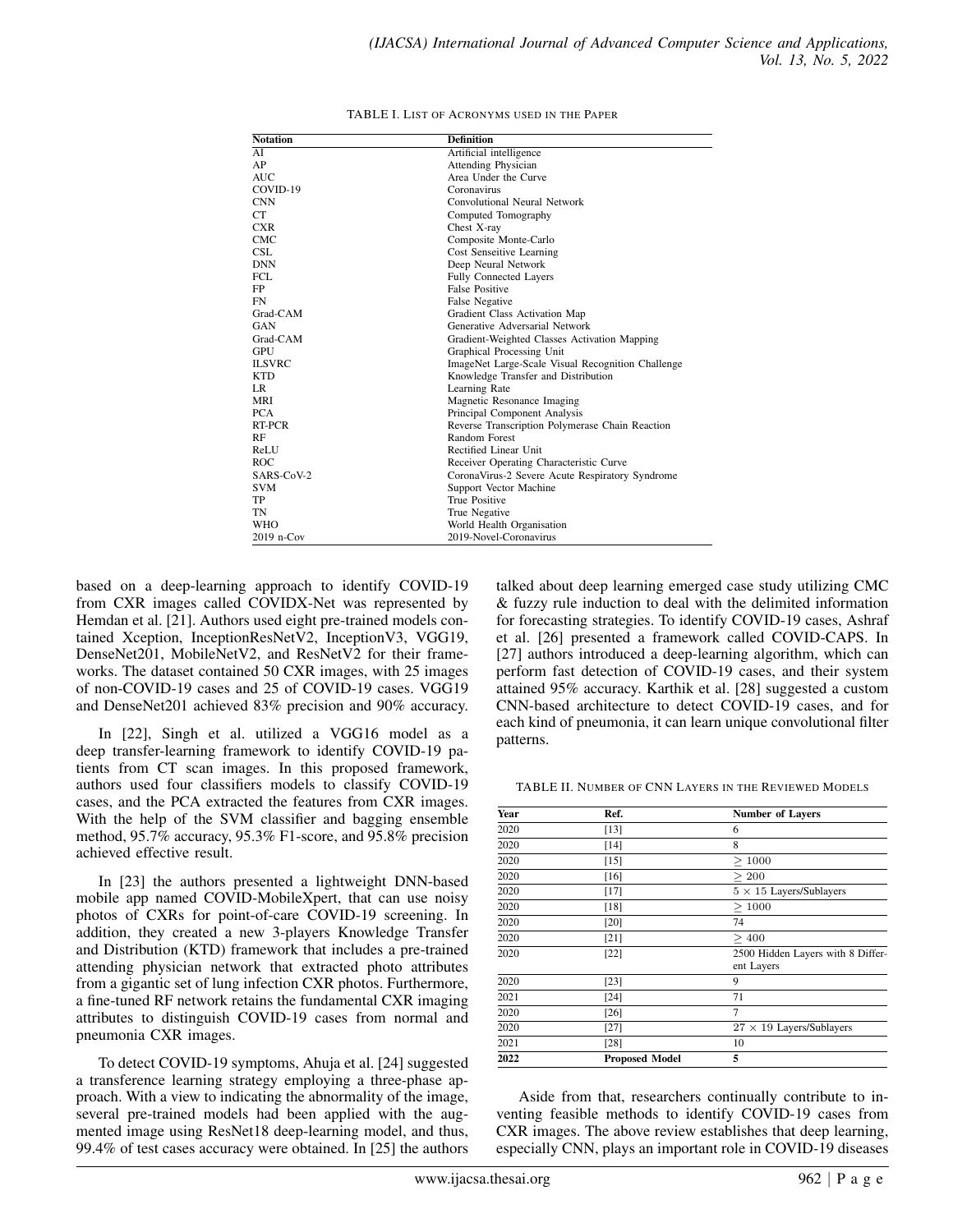detection and classification in medical imaging. However, the recent study has limitations in identifying the COVID-19 virus in normal cases from the CXR images. Our proposed model is novel and different from the others presented above. It has fewer layers, which entails smaller complexity. The number of layers used in the methods reviewed in this section is shown in Table II, and is always larger, and often considerably so. As we will show later, despite being less complex, our model achieves better performance in most metrics.

#### III. PROPOSED COVID-19 DETECTION SYSTEM

This section presents the primary contribution of the paper: the architectural design and implementation of the suggested methodology.

## *A. Methodology*

The architecture of our system for COVID-19 detection consists of several building blocks as illustrated in Fig. 1.

Initially, raw CXR images are provided in the preprocessing pipeline for performing pre-processing tasks like resizing, normalization, flipping, zooming, and rotation. After the pre-processing phase, the data set is divided into a training and a test set. Next, the proposed system is trained using the training data. Training and validation accuracy and loss are determined after every epoch. The following evaluation metrics have been adopted for performance measurement: accuracy, sensitivity, specificity, F1-score, precision, Area Under the Curve (AUC) using Receiver Operating Characteristics (ROC) and confusion matrix.

*1) Collection of Dataset and Explanation:* As COVID-19 has recently broken out, datasets with more sample X-rays tagged with COVID-19 cases are not available yet. As a result, collecting data on various image sources of normal, COVID-19, and pneumonia cases need to be collected. For COVID-19 cases, 2875 CXR images have been collected from GitHub [29] and Kaggle [30]. For pneumonia and normal cases, 4200 and 3218 CXR images are collected from the Kaggle repository [30, 31]. In total, our dataset contains 10293 CXR images. Later, the images are resized to a resolution of 224x224 pixels. Fig. 2 depicts the visualization of several CXR images of every class.

The number of CXR images of each set was partitioned in Table III

TABLE III. DATASET

| <b>Normal</b> | ∵ovid | Pneumonia | Total |
|---------------|-------|-----------|-------|
| 3218          | 075   | 200       | 10293 |

*2) Image Pre-Processing:* To improve the model's efficiency, pre-processing of the image is required. In this work, we also carried out certain pre-processing activities to produce better performance. The pre-processing techniques used in this research are listed in this section.

*A.1 Resize Picture to Capture the Central Portion and Remove Black Bars:* Typically, square images are required to train CNN models. The CXR data obtained from various sources differs in sizes. So, in order to feed CXR images into the model, we need to scale the images down to a square shape. However, this causes an asymmetry of the images as seen in the Fig. 3.

To tackle the distortion of the input images, we applied Pasa et al. [32]'s technique to remove the central area and delete black bars. Fig. 4 depicts a pre-processed image obtained by carrying out the following operations:

- 1) If any black bands appear at the image's margins, they are discarded;
- 2) The image's dimension is warped until the minimum boundary counts 224 pixels;
- 3) Retrieve the  $224 \times 224$  pixel core area.

*A.2 Normalization:* Subsequently, images are normalized and transformed to the proper data type. Original images are grayscale with individual pixels coded as Unit8 type with values in range 0-255. For the Keras model, data is provided in float32 type. Therefore, the pre-processed images have to be converted into float 32, normalized to a range  $[0; 1]$ . To normalize every pixel, the data value is divided by the highest value of uint8, which is 255.

*A.3 Data Augmentation:* Deep-learning methods, such as CNN, generates more accurate outcomes if larger numbers of full-sized images can be used. As a result, data augmentation is useful in creating the first training images that are backed up by extra data. We conducted the subsequent data augmentation procedures during training:

- 5 to 10 degrees of spontaneous rotation;
- Zooming within a range of  $+10\%$  and  $-10\%$ ;
- Flipping horizontally.

*3) Proposed CNN Model Development:* A deep-learning model has been built in this paper to diagnose COVID-19 incidents. The model is trained using a dataset having three types of CXR images. The suggested CNN model structure for COVID-19 detection is shown in Fig. 5.

The proposed CNN model has five convolutional blocks. Each convolutional block has multiple layers, and each layer has one activation function named Rectified Linear Unit (ReLU). The third block and fourth block have a dropout layer to reduce the over-fitting problem. Two fully connected layers (FCLs) have been used, the first FCL is used with the dropout layer, and the last FCL is connected with the softmax classifier.

*A.1 Convolution Layer:* Every convolution block of this model has multiple convolution layers. The first convolution block consists of conv1-layer1, and conv1-layer2. Similarly, second convolution block has conv2-layer1, and conv2 layer2. Third convolution block has conv3-layer1, conv3 layer2. Fourth convolution block consists of conv4-layer1, and conv4-layer2, and final fifth block has conv5-layer1, and conv5-layer2. The fourth block and fifth block have an extra dropout layer to reduce the overfitting problem. Conv1 block has used a total of 32 filters where every filter size is 5 x 5. Conv2 block uses a total of 64 filters where every filter size is 3 x 3. Conv3 block uses a total of 128 filters where every filter size is 3 x 3. Conv4 block uses a total of 256 filters where every filter size is 3 x 3, and similarly, Conv5 block has used a total of 512 filters where every filter size is 3 x 3.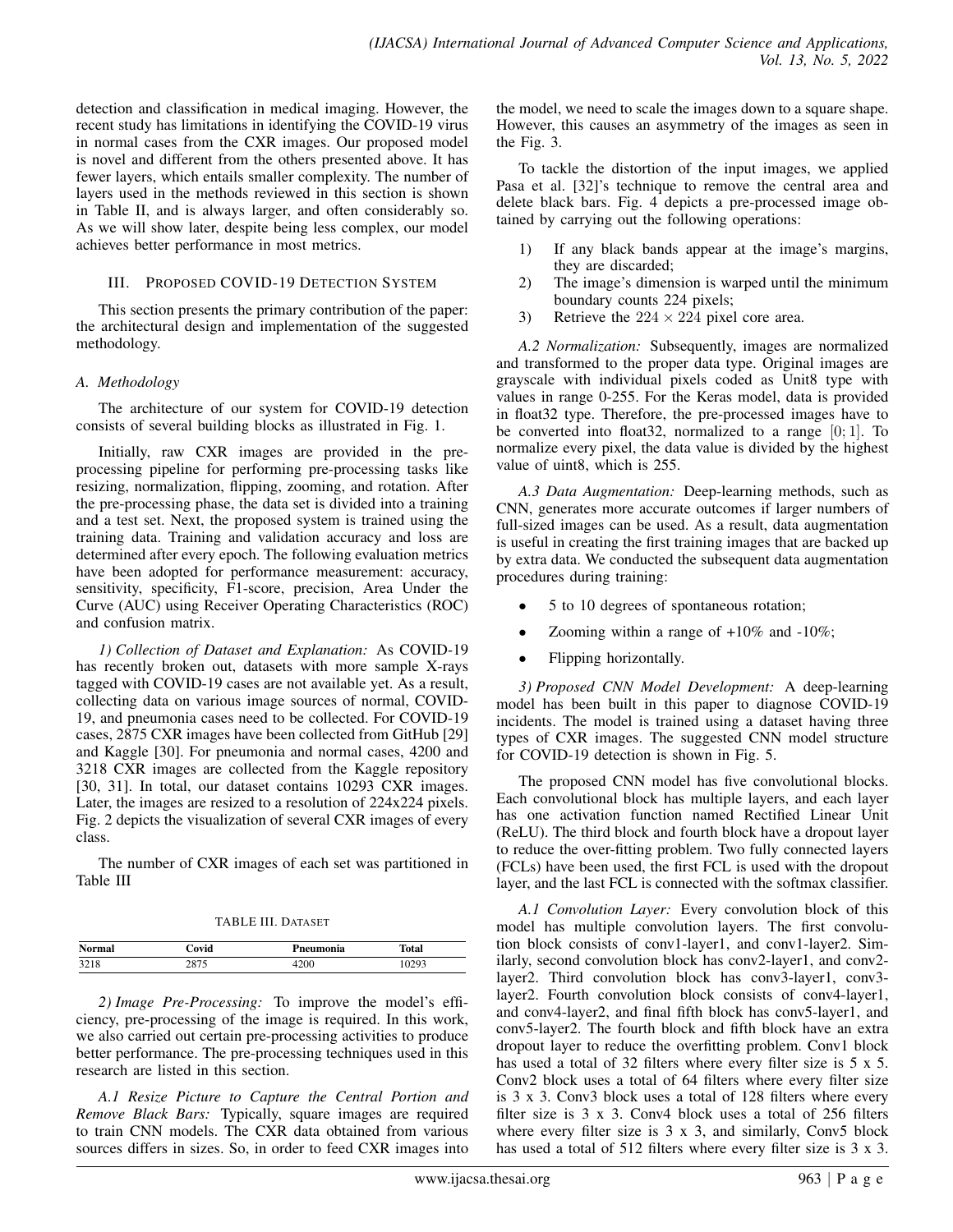

Fig. 1. Proposed Architecture for COVID-19 Detection System.



Fig. 2. X-ray Images



Fig. 3. Distortion Due to the Images being Resized to a Square Shape. (a) Displays the Original CXR Image of a COVID Patient; (b) Displays the Resampled Image in a Square Shape.



Fig. 4. Pre-Processing is Applied to All Dataset Files. (a) Displays the Original CXR Image of an Individual with COVID-19 (b) Displays a Square Shape of the Pre-Processed Image.

is:

$$
F(i,j) = (J \times K)(i,j) = \sum \sum J(i+p, j+q)K(p,q),
$$
\n(1)

where the input matrix is represented with  $J$ , a 2D filter of size  $p \times q$  is indicated by K, and F denotes a 2D feature map's output.  $J \times K$  describes the operation of the convolutional layer.

*A.2 Rectified Linear Unit:* Each convolution layer has an activation function. Here this model used the ReLU activation function. To extend nonlinearity in feature maps, the ReLU layer is utilized [33]. ReLU itemizes activation by maintaining the threshold input at zero. It is mathematically represented as follows:

$$
f(y) = max(0, y)
$$
 (2)

The functional process performed by the convolutional layer

*A.3 Zero Padding Layer:* The application of this layer is to add columns and rows of zeros to the left, right, top, and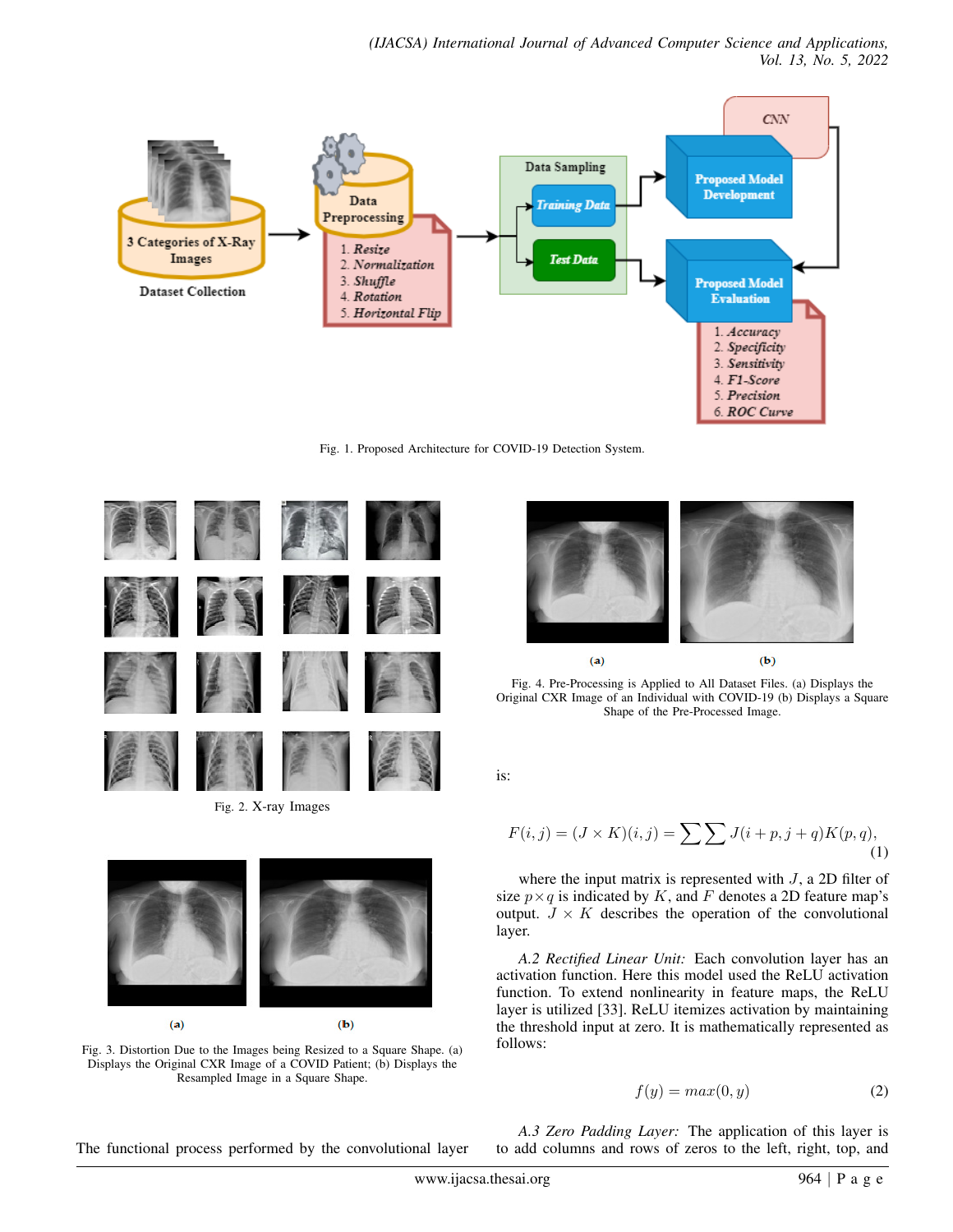

Fig. 5. Proposed CNN Architecture.

bottom sides of an image. We have applied  $1 \times 1$  zero padding during our work.

*A.4 Pooling Layers :* The next layer that we applied is a pooling layer. This layer is used to reduce the number of consumption and parameters in the network by dynamically shrinking the spatial size of the images. The pooling layer aids in reducing the problem of overfitting and executes distinct operations on each depth slice of the input and resizes it spatially using the MAX function. The most common MAX pooling layer with filters of size  $2 \times 2$  is used with a stride of 2. MAX pooling is applied to downsample the input by two along width and height, discarding 75% of the activation. The pooling layer is represented below:

- 1) Accepted a volume of size is  $w1 \times h1 \times d1$
- 2) Required two hyper parameters:
	- F is their spatial extent
	- S is the stride
- 3) Produced a volume of size is  $w2 \times h2 \times d2$ :
	- $w2 = (w1 \times F)/S + 1$
	- $h2 = (h1 \times F)/S + 1$

$$
\bullet \qquad d2 = d1
$$

- 4) It presents zero parameters since it calculates a specified function of the input.
- 5) Zero padding is not commonly used in the pooling layers [34].

*A.5 Dropout Layer :* There are many methods to handle a CNN's capacity to eliminate overfitting. For example, the dropout layer [35] is an effective regularization method to prevent overfitting problems. During training time, the dropout layer randomly sets some neuron's activation to zero and those neurons will not update their weights. Dropout is activated with some probability during training, otherwise it is inactive. Some

neurons do not learn all characteristics due to dropout. There is no dropout layer added throughout the testing period. Most of the times, a dropout ratio  $p = 0.5$  shows good results, hence is selected as default. The  $p$  value can be tuned during data validation as well.

*A.6 Fully Connected Layer:* Each neuron in one layer is connected to another neuron in another layer, hence FCLs are formed. The layer basically takes an input image or object and outputs an  $N$ -dimensional vector as a response, where  $N$  is the number of given classes that the model or program has to choose from [36]. The working technique is as follows: the system looks at the output of the preceding layer and identifies which features are most commonly associated with a specific class. Fundamentally, a FCL considers which highlevel features are most closely associated with a certain class and assigns weights to them, resulting in the classification value when the products of the weights and the preceding layer output are computed.

*A.7 Softmax :* The softmax function with loss [37] is used, which crushes an  $N$ -dimensional vector  $x$  of random real values to an  $N$ -dimensional vector  $(x)$  of real values in the range from 0 to 1 that will sum up to 1. The function is given by the following equation 3:

$$
\sigma(x)_j = \frac{e_j^z}{\sum_{k=1}^k e_j^z} \tag{3}
$$

Here,  $j = 1, 2, ..., k$ . For this model, the output feature map will be for three classes. In the output feature map, the pixels belonging to the predicted class will be 1, and for that same pixel, other classes will contain zero.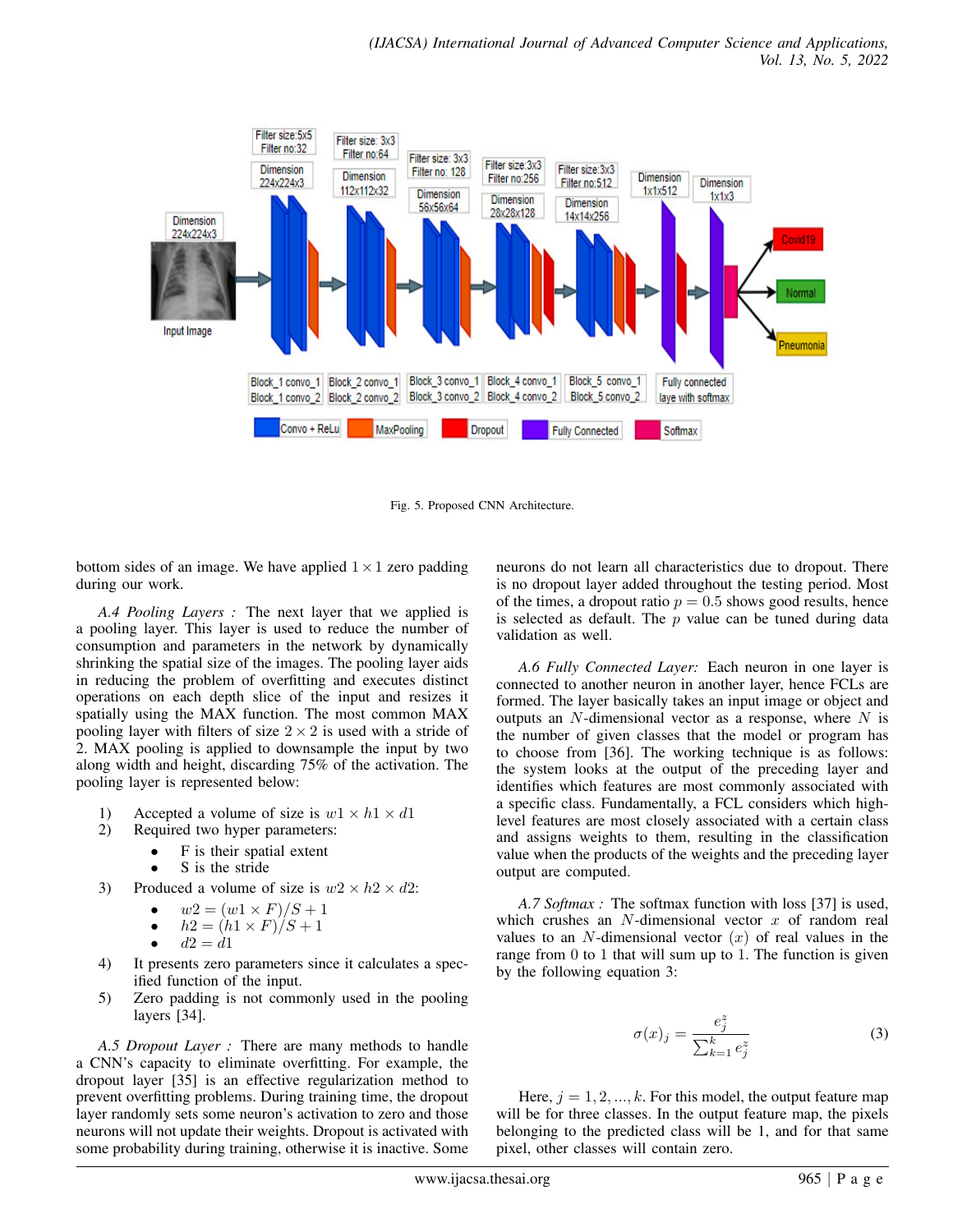*4) Cost-Sensitive Learning:* Our proposed method focuses on learning features automatically from CXR images based on CNN. Cost-sensitive learning (CSL) [38] is a mechanism in which the method that ranks each class in a classification problem can be penalized. When using CNNs, CSL helps prevent prejudices in classification and then assists in overcoming the issue of imbalance as a tool. We have chosen CNN as our data set is imbalanced. The approach of class weight is used in this research as one possible way to mitigate the future effects of data imbalance. We adjust the weights in the class weight system in inverse proportion to the number of occurrences of each class in the raw data. We have used a Sci-Kit Learn feature for all this, which acquires numbers to match the number of cases centred on logistic regression concepts [39][40]. The weight  $W_k$  in class k is calculated using the following equation 4.

$$
W_k = \frac{\sum \text{Cases}}{\sum \text{Classes} \times \sum \text{Cases in class}(k)} \tag{4}
$$

The weights of the groups are utilized to match the standard. As a result, in the loss function, we assign higher values to cases involving smaller groups. The estimated loss would then be a weighted average, with  $W_k$  denoting the weights assigned to each class inside each sample throughout the loss calculation.

*5) Loss Function Used: Categorical Cross-Entropy:* The objective of network training is to maximize the probability of correct classification. This is gained by minimizing the cross-entropy loss for each training sample. The loss function utilized in our work is the categorical cross-entropy loss. Our cases are divided into three categories. The failure is determined independently for each class, and the values are then combined together. In the equation 5 [41] below, categorical cross-entropy is specified.

$$
L(p,q) = -\sum W_k \times p_k \times log(q_k), \qquad (5)
$$

where  $k$  is the class number (in this work, the classes are COVID-19, Normal, and Pneumonia),  $q$  is the predicted probability or softmax function of class  $k$  and  $W_k$  is the weight for class k.

*6) Screening and Localizing Pathogens:* In order to better understand the stimulation of the last convolutionary layer of the developed model, we have applied the Gradient-Weighted Classes Activation Mapping (Grad-CAM) [42] algorithm. This layer is the only one that delivers the parameters for the logistic layer of the final parameters to determine a probability distribution output. For constructing the Grad-CAM of an input file, the gradients of this layer have been used. Grad-CAM thus gives a coarse localization map that shows the most significant areas in the picture (radiological features).

## IV. EXPERIMENTAL RESULTS AND DISCUSSION

In this section, we discussed the implementation phase and evaluated the classification efficiency of the proposed architecture. The performances and the characteristics of our proposed system are also compared with existing works for COVID-19 detection.

## *A. Experimental Process*

The experiment performed in this research are described in this section.

*1) Experimental Environment:* The proposed approach uses a 0.001 learning rate and a 25-epoch number. On the 1.80 GHz Intel (R) Core i5-8265U Processor, the proposed CNN was developed utilizing  $Keras$  and the  $Python$  package with the  $TensorFlow2$  backend. Additionally, the experiments were conducted utilizing Google Colab's graphical processing unit (GPU).

*2) Split Data into Training set and Testing set:* We divide the data into training data, consisting of 90% (9264 images) and testing that makes 10% (1029 images). For validation, we further divide the training data again as 10%. The images were distributed randomly across the test and training datasets, ensuring that the two datasets are shared roughly evenly between the two groups. It is also crucial that the model is trained in a variety of ways. To put it in another way, it would be overfitted, which is not a good thing.

*3) Model Training Methodology:* The Adam optimizer was used to train every layer of the improvement parcel with the normal performance parameters ( $\beta$ 1 = 0.9 and  $\beta$ 2 = 0.999) using batches of size 32 and running throughout every epoch through the whole dataset. Eventually, adding an effective learning rate scheduler called "ReduceLROnPlateau" defines a lookup to control the relevance of the loss of reliability. It starts with a learning rate of 0.001 on demand.

We reduced the hyperparameter learning rate by a factor of 0.5 after 5 epochs, with no improvement recorded by the detector. We have also included an early stop to prevent the network from over-learning in the regularization step. We stopped training the model after 5 epochs because the loss score had not changed. The hyperparameters used in the proposed model are shown in Table IV.

## *B. Performance Evaluation Metrics*

Five metrics, i.e. accuracy, sensitivity, specificity, F1-score, and precision, are used to assess the proposed system's performance. Some variables are employed in the metrics calculation, as mentioned below:

- True Positives (TPs) are the COVID-19 cases correctly estimated;
- False Positives (FPs) are pneumonia or normal cases that are misclassified as COVID-19;
- True Negatives (TNs) are correctly classified pneumonia or normal cases;
- False Negatives (FNs) aer COVID-19 cases that are misclassified as pneumonia or normal cases.

Using the above mentioned variables, performance evaluation metrics can be computed as:

• Accuracy: A metric that normally expresses how the model performs across all classes. It is determined as the proportion between the quantity of right prediction to the all the number of predictions, i.e.: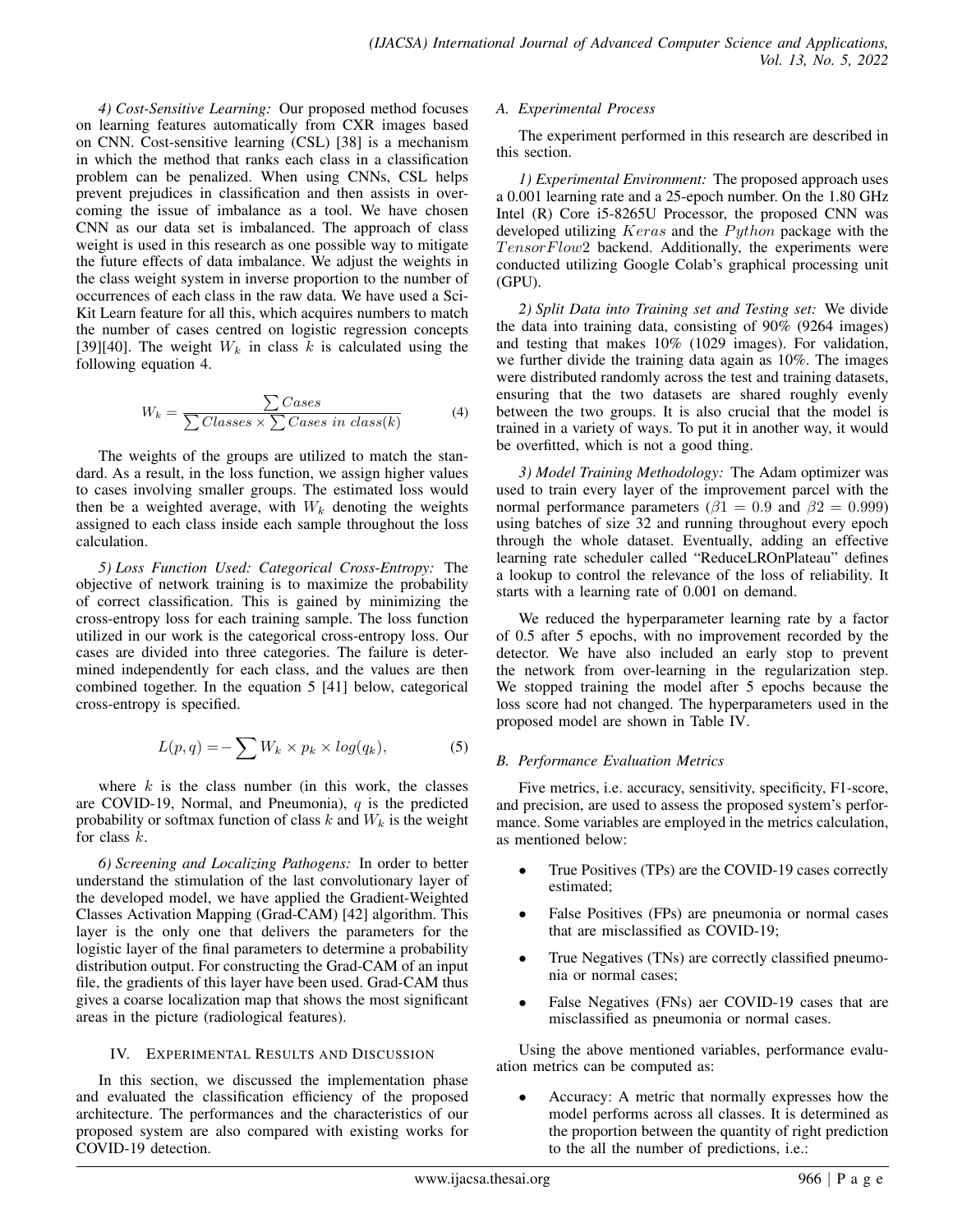TABLE IV. HYPER PARAMETERS OF THE NETWORK

| <b>Hyper Parameter</b> | Weight                    |
|------------------------|---------------------------|
| Batch size             | 32                        |
| Cost function          | Categorical Cross Entropy |
| Learning Rate (LR)     | 0.001                     |
| LR Multiplying factor  | 0.5                       |
| LR Decay               | 5 times after a plateau   |
| Epochs                 | 25                        |
| Optimizer              | Adam                      |

$$
Accuracy = \frac{(TN + TP)}{(TP + FP + TN + FN)} \tag{6}
$$

Sensitivity: It indicates the ratio of individuals who test positive among all those who have the diseases, expressed as:

$$
Sensitivity = \frac{TP}{(TP + FN)}
$$
 (7)

Specificity: The ratio of individuals who test negative among all those that actually do not have that disease, expressed as:

$$
Specificity = \frac{TN}{(TN + FP)}
$$
 (8)

• F1-score: The F1-score is a count of a test's accuracy. This score may be interpreted as a weighted average of the precision and defined as:

$$
F1 - Score = \frac{2TP}{(2TP + FN + FP)}\tag{9}
$$

Precision: The proportion of the correctly predicted positive individuals to the total number of actual positive individuals and calculated as:

$$
Precision = \frac{TP}{(TP + FP)}
$$
 (10)

It is required to evaluate classification findings using graphical approaches such as the ROC curve and its general ranking, and the region below, i.e., the AUC.

#### *C. Results Analysis*

The confusion matrix enables us to quantify the metrics of our categorization study's results. The confusion matrix for the test cases of the proposed CNN framework is illustrated in Fig. 6.

The suggested approach misclassified 44 of the 1029 test images, with adequate and consistent true negative and true positive scores. As a result, the suggested CNN architecture can effectively classify COVID-19 cases.

Furthermore, the CNN classifier performance evaluation is graphically represented in Fig. 7 in terms of loss and accuracy within the validation and training phases. At epoch number 25, the training, as well as validation accuracy, is 96.6% and 95.3%, respectively. Furthermore, the validation and training loss achieved by the proposed system are 0.205 and 0.102, respectively.

The general accuracy, sensitivity, specificity, F1-score, and precision for every issue of the proposed system are



Fig. 6. Confusion Matrix for the Proposed Architecture.

summarized in Table V. The proposed CNN has accuracy 96.3%, sensitivity 93%, specificity 97.4%, F1-score 92%, and precision 92% for COVID-19 cases. For normal cases, accuracy 99.2%, sensitivity 99%, specificity 99.3%, F1-score 92%, and precision 95% have been recorded. The pneumonia cases have obtained an accuracy of 95.9%, sensitivity 96%, specificity 94.9%, F1-score 97%, and precision 98%. The highest accuracy, specificity, and sensitivity are obtained within the normal cases. For example, the best F1-Score and precision have been found in pneumonia cases, along with the highest specificity value.

For better understanding, the classification measurements for every class in terms of accuracy, specificity, precision, recall, and F1-score are shown visually in Fig. 8.

In addition, ROC curves are presented between the false positive rate and thus the true positive rate to check the general performance, which is shown in Fig. 9. The AUC has been determined to be 96.6% for the proposed CNN architecture.

Experimental findings show that the proposed architecture has achieved 96.3% accuracy, 96% AUC, 97.4% specificity, 92% F1-score, 92% precision, and 93% sensitivity for the COVID-19 infected cases.

*1) Screening for Pathogens:* Grad-CAM is often referred to as a heat map that uses the gradients of an identifying and mapping to view our test dynamically. In order to highlight the significant portions within the image for forecasting, a rough localization map is generated after passing into the last layer. The most important region (processed attributes) from which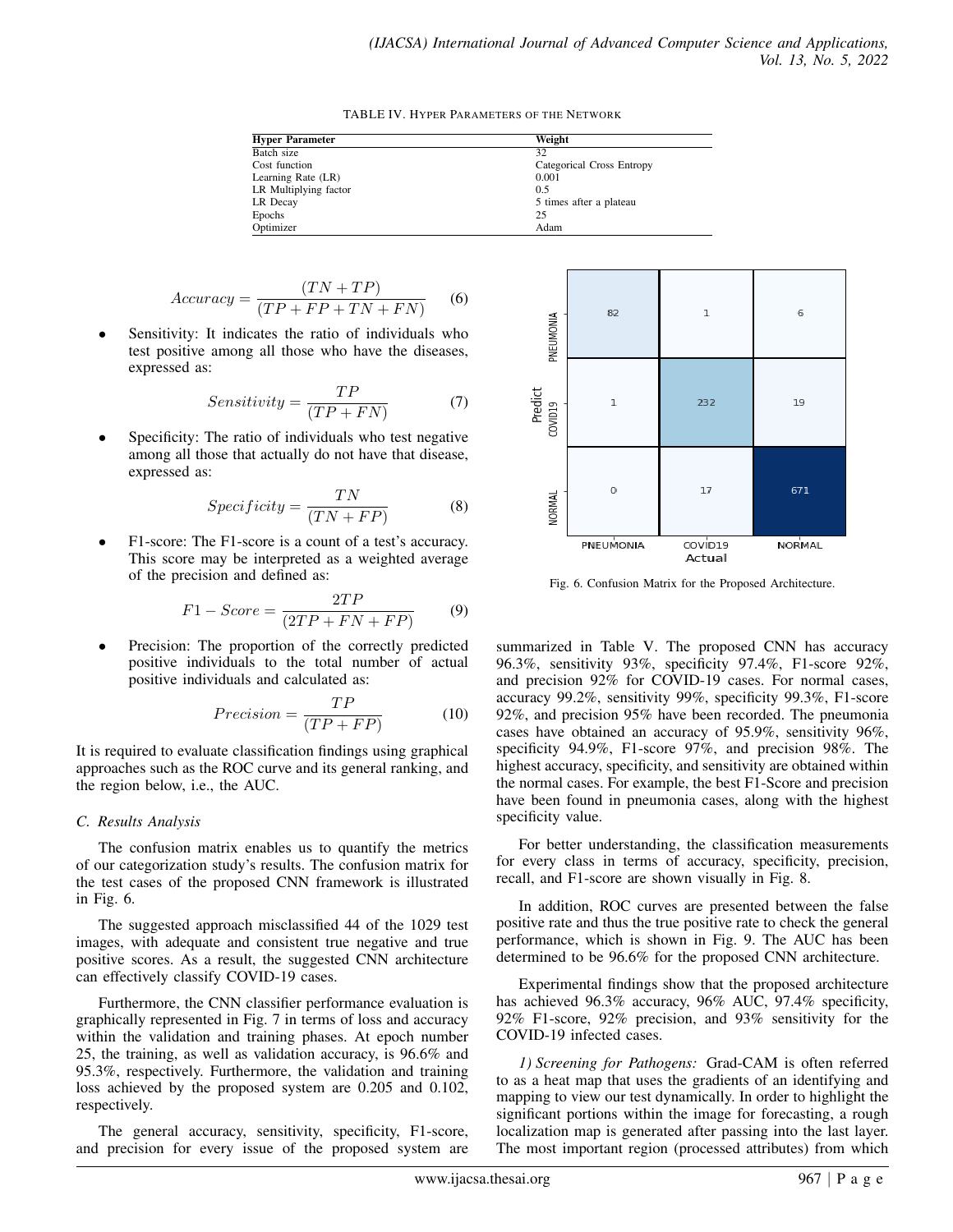TABLE V. PERFORMANCE OF THE PROPOSED NETWORK (IN %)

| <b>Class</b> | <b>ceuracy</b> | .sensitivity       | $\cdot$<br>Specificity | Precision | †1-Score |
|--------------|----------------|--------------------|------------------------|-----------|----------|
| Normal       | 99.2           | $\sim$             | QQ<br>フフ・コ             | $\sim$    |          |
| Pneumonia    | 95<br>フコ・コ     | O,                 | 94 C<br>᠇.,            | 98        |          |
| Covid19      | 96.3           | $\curvearrowright$ |                        |           |          |

TABLE VI. COMPARATIVE ANALYSIS OF THE PROPOSED ARCHITECTURE WITH EXISTING ONES IN TERMS OF THE SELECTED PERFORMANCE METRICS  $\left(\text{IN } \% \right)$ 

| Author                           | Accuracy | <b>Specificity</b> | <b>Sensitivity</b> | <b>F1-Score</b> | <b>Precision</b> |
|----------------------------------|----------|--------------------|--------------------|-----------------|------------------|
| $\overline{$ Alqudah et al. [14] | 95.2     | 100                | 93.3               | 92              | 90               |
| Kumar et al. $[15]$              | 95       | 96                 | 95                 | 95              | 95               |
| Apostolopoulos et al. [18]       | 94.72    | 96.46              | 98.66              | 91              | 91.5             |
| Khan et al. $[20]$               | 95       | 97.5               | 96.9               | 95.6            | 95               |
| Hemdan et al. [21]               | 90       | 89                 | 90                 | 90              | 83               |
| Sing et al. [22]                 | 96       | 92                 | 95                 | 96              |                  |
| Li et al. [23]                   | 90       | 93                 | 90                 | 90              | 91               |
| <b>Proposed System</b>           | 96.3     | 97                 | 96                 | 96              | 96               |

TABLE VII. COMPARISON OF THE PROPOSED METHOD WITH EXISTING WORKS REGARDING DETECTION ACCURACY

| <b>Authors</b><br>Classes  |           | <b>Dataset</b>                           | Accuracy $(\% )$ |
|----------------------------|-----------|------------------------------------------|------------------|
| Alqudah et al. [14]        | 2-classes | 23 NonCOVID-19/48 COVID-19               | 95.2%            |
| Apostolopoulos et al. [18] | 3-classes | 700 Pneumonia/504 Normal/224 COVID-19    | 93.48%           |
| Hemdan et al. [21]         | 2-classes | 25 non-COVID-19/25 COVID-19              | 90%              |
| R Kumar et al. [15]        | 3-classes | 1345 Pneumonia/1341 Normal/62 COVID-19   | 90%              |
| Sethy and Behera [43]      | 3-classes | 127 Pneumonia/127 Normal/127 COVID-19    | 95.33%           |
| Panwar et al. [44]         | 2-classes | 142 Normal/142 COVID-19                  | 88%              |
| Wang and Wong [11]         | 3-classes | 8066 Pneumonia/5538 Normal/358 COVID-19  | 93.3%            |
| Ozturk et al. [45]         | 3-classes | 500 Pneumonia/500 Normal/125 COVID-19    | 87.02%           |
| <b>Proposed System</b>     | 3-classes | 4200 Pneumonia/3218 Normal/2875 COVID-19 | $96.3\%$         |

the classification determination has been made by the network are shown in a deep blue colour. Fig. 10 shows the heat map for normal, COVID-19, and pneumonia cases of classified test samples.

## *D. Comparative Assessment*

The investigation of the outcomes demonstrates that a CNN architecture is highly effective in detecting COVID-19 by sustaining automated feature removal from CXR images. As a result, our proposed approach can separate COVID-19 from normal and pneumonia cases with significant accuracy.

Moreover, to compare the presented framework with existing frameworks, we have re-constructed the methods used in [15], [20], [22] and [23]. All the models are evaluated on the same training, validation, and testing data set to guarantee the fairness of the comparison. Table VI shows a comparative analysis of our system with the above works. Graphical comparisons of the proposed approach with [15], [20], [22] and [23] is shown in Fig. 11.

To assess the performance of our suggested system, we compared the execution results of some existing models to the results of our model, as shown in Table V.

As shown in Table VII, our suggested COVID-19 detection model outperformed a number of other state-of-the-art detection frameworks. Note that it is not feasible to check the performance of the suggested framework with other existing frameworks because of the number of test images; furthermore, because the data sources do not seem to be the same. Accordingly, the correlation between these frameworks is for expository purposes. However, it demonstrates the capability of our methodology in this undertaking. From Table VII, we can state that the results of our proposed framework are generally better than most of the existing frameworks. More specifically, our framework achieves the highest accuracy, F1-score and precision, while it is within a percentage point of the maximum specificity and sensitivity achieved by other methods.

## V. CONCLUSION

This study designed a deep CNN-based system to classify chest X-ray images to detect COVID-19 cases, pneumonia, and healthy cases. To identify COVID-19 cases, we used CNN as a motif identifier. The proposed approach has successfully isolated COVID-19 cases from the normal cases and can produce 97% specificity, 96.3% accuracy, 96% sensitivity, 96% F1-score, and 96% precision. The empirical result shows that our proposed framework achieves better accuracy than existing works, and the radiologists assess these performances. In addition, the system is ready to be tested with a more extensive database. It can be employed in local areas where people are affected by the COVID-19 to overcome the lack of expert radiologists.

The suggested framework has a limitation in using a small number of X-ray images for the COVID-19 cases. Future work, which is already under way at the time of writing, includes running our experiments on more such X-ray images from remote hospitals to make our model robust and effective.

## **ACKNOWLEDGMENT**

This work was partially supported by the Italian Ministry of Education and Research (MIUR) in the framework of the CrossLab project (Departments of Excellence).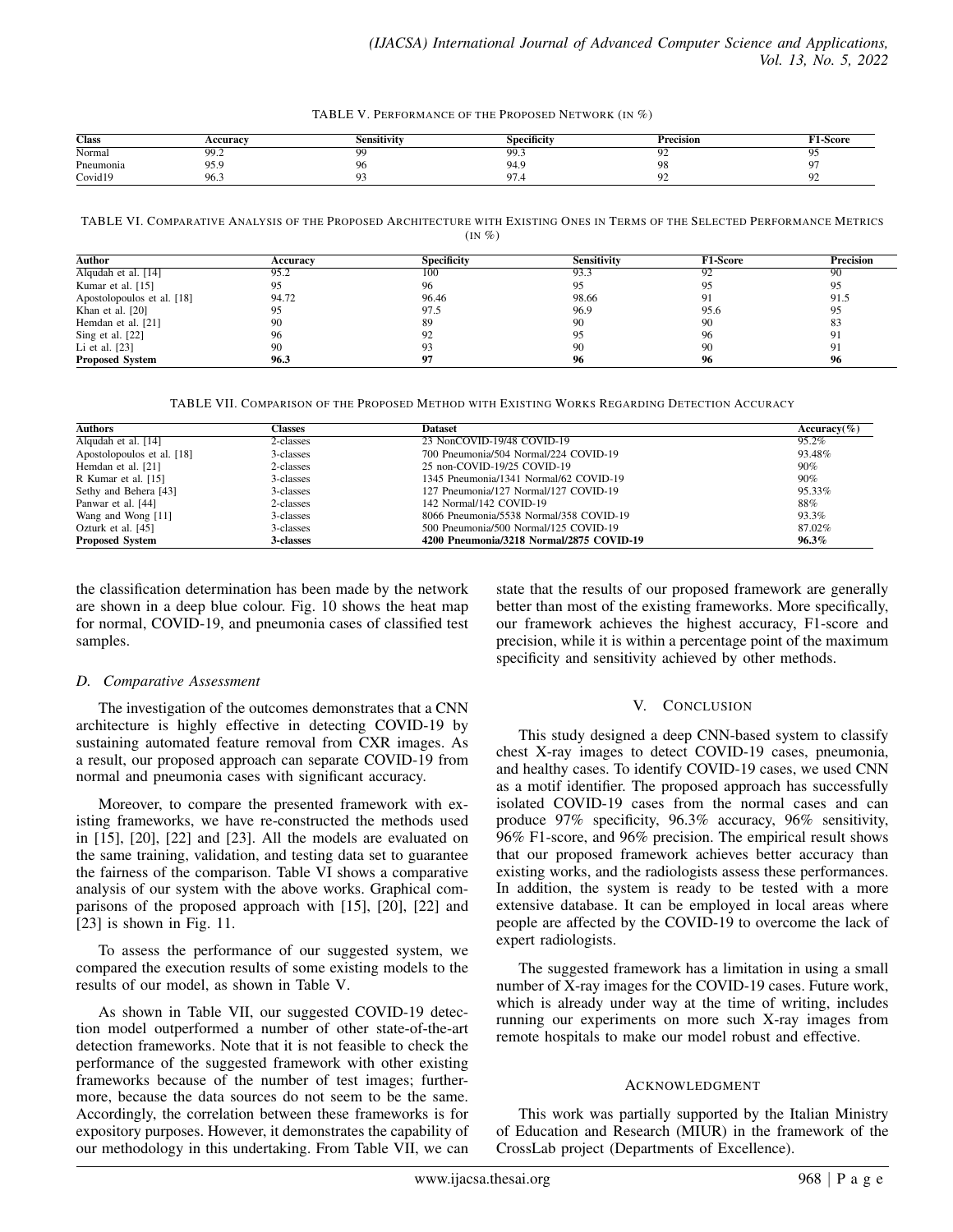

Fig. 9. ROC Analysis of the Proposed Architecture.



Fig. 10. Heat Map Image Created by the Proposed Architecture.



Fig. 7. Performance Evaluation Metrics of the Suggested Approach (a) Accuracy Graph, (b) Loss Graph.



Fig. 8. Performance of the Proposed CNN.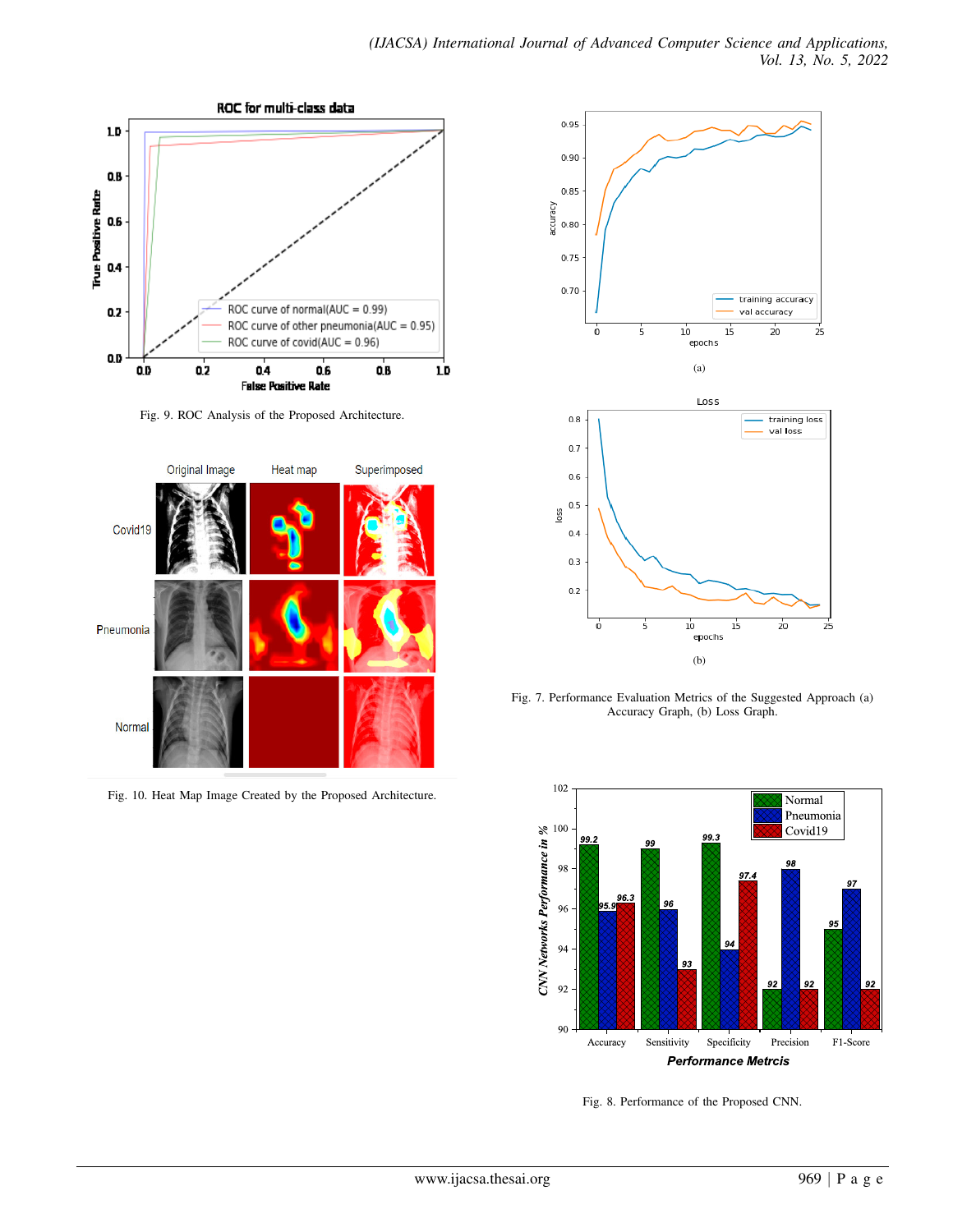

Fig. 11. Graphical Comparison of the Proposed Model with [15], [20] and [23] when Trained and Tested on our Datasets.

#### **REFERENCES**

- [1] T. Singhal, "A review of coronavirus disease-2019 (covid-19)," *The Indian Journal of Pediatrics*, pp. 1–6, 2020.
- [2] C.-C. Lai, T.-P. Shih, W.-C. Ko, H.-J. Tang, and P.-R. Hsueh, "Severe acute respiratory syndrome coronavirus 2 (sars-cov-2) and corona virus disease-2019 (covid-19): the epidemic and the challenges," *International journal of antimicrobial agents*, p. 105924, 2020.
- [3] J. Li, J. J. Li, X. Xie, X. Cai, J. Huang, X. Tian, and H. Zhu, "Game consumption and the 2019 novel coronavirus," *The Lancet Infectious Diseases*, vol. 20, no. 3, pp. 275–276, 2020.
- [4] J. M. Sharfstein, S. J. Becker, and M. M. Mello, "Diagnostic testing for the novel coronavirus," *Jama*, vol. 323, no. 15, pp. 1437–1438, 2020.
- [5] F. A. Rabi, M. S. Al Zoubi, G. A. Kasasbeh, D. M. Salameh, and A. D. Al-Nasser, "Sars-cov-2 and coronavirus disease 2019: what we know so far," *Pathogens*, vol. 9, no. 3, p. 231, 2020.
- [6] A. York, "Novel coronavirus takes flight from bats?" *Nature Reviews Microbiology*, vol. 18, no. 4, pp. 191–191, 2020.
- [7] M. Loey, F. Smarandache, and N. E. M Khalifa, "Within the lack of chest covid-19 x-ray dataset: A novel detection model based on gan and deep transfer learning," *Symmetry*, vol. 12, no. 4, p. 651, 2020.
- [8] V. M. Corman, O. Landt, M. Kaiser, R. Molenkamp, A. Meijer, D. K. Chu, T. Bleicker, S. Brünink, J. Schneider, M. L. Schmidt et al., "Detection of 2019 novel coronavirus (2019-ncov) by real-time rt-pcr," *Eurosurveillance*, vol. 25, no. 3, p. 2000045, 2020.
- [9] W.-j. W. Liu, C. Yuan, M.-l. Yu, P. Li, and J.-b. Yan, "Detection of novel coronavirus by rt-pcr in stool specimen from asymptomatic child, china," *Emerg Infect Dis J*, 2020.
- [10] W. Wang, Y. Xu, R. Gao, R. Lu, K. Han, G. Wu, and W. Tan, "Detection of sars-cov-2 in different types of clinical specimens," *Jama*, vol. 323, no. 18, pp. 1843–1844, 2020.
- [11] L. Wang, Z. Q. Lin, and A. Wong, "Covid-net: A tailored deep convolutional neural network design for detection of covid-19 cases from chest x-ray images," *Scientific Reports*, vol. 10, no. 1, pp. 1–12, 2020.
- [12] K. He, X. Zhang, S. Ren, and J. Sun, "Delving deep into rectifiers:

Surpassing human-level performance on imagenet classification," in *Proceedings of the IEEE international conference on computer vision*, 2015, pp. 1026–1034.

- [13] M. Rahimzadeh and A. Attar, "A modified deep convolutional neural network for detecting covid-19 and pneumonia from chest x-ray images based on the concatenation of xception and resnet50v2," *Informatics in medicine unlocked*, vol. 19, p. 100360, 2020.
- [14] A. M. Alqudah, S. Qazan, H. Alquran, I. A. Qasmieh, and A. Alqudah, "Covid-2019 detection using x-ray images and artificial intelligence hybrid systems," *Biomedical Signal and Image Analysis and Project; Biomedical Signal and Image Analysis and Machine Learning Lab: Boca Raton, FL, USA*, 2019.
- [15] R. Kumar, R. Arora, V. Bansal, V. J. Sahayasheela, H. Buckchash, J. Imran, N. Narayanan, G. N. Pandian, and B. Raman, "Accurate prediction of covid-19 using chest x-ray images through deep feature learning model with smote and machine learning classifiers," *medRxiv*, 2020.
- [16] M. J. Horry, M. Paul, A. Ulhaq, B. Pradhan, M. Saha, N. Shukla *et al.*, "X-ray image based covid-19 detection using pre-trained deep learning models," *engrXiv*, 2020.
- [17] F. Ucar and D. Korkmaz, "Covidiagnosis-net: Deep bayes-squeezenet based diagnostic of the coronavirus disease 2019 (covid-19) from x-ray images," *Medical Hypotheses*, p. 109761, 2020.
- [18] I. D. Apostolopoulos and T. A. Mpesiana, "Covid-19: automatic detection from x-ray images utilizing transfer learning with convolutional neural networks," *Physical and Engineering Sciences in Medicine*, p. 1, 2020.
- [19] S. K. Bandyopadhyay and S. Dutta, "Machine learning approach for confirmation of covid-19 cases: Positive, negative, death and release," *medRxiv*, 2020.
- [20] A. I. Khan, J. L. Shah, and M. M. Bhat, "Coronet: A deep neural network for detection and diagnosis of covid-19 from chest x-ray images, *Computer Methods and Programs in Biomedicine*, p. 105581, 2020.
- [21] E. El-Din Hemdan, M. A. Shouman, and M. E. Karar, "Covidx-net: A framework of deep learning classifiers to diagnose covid-19 in x-ray